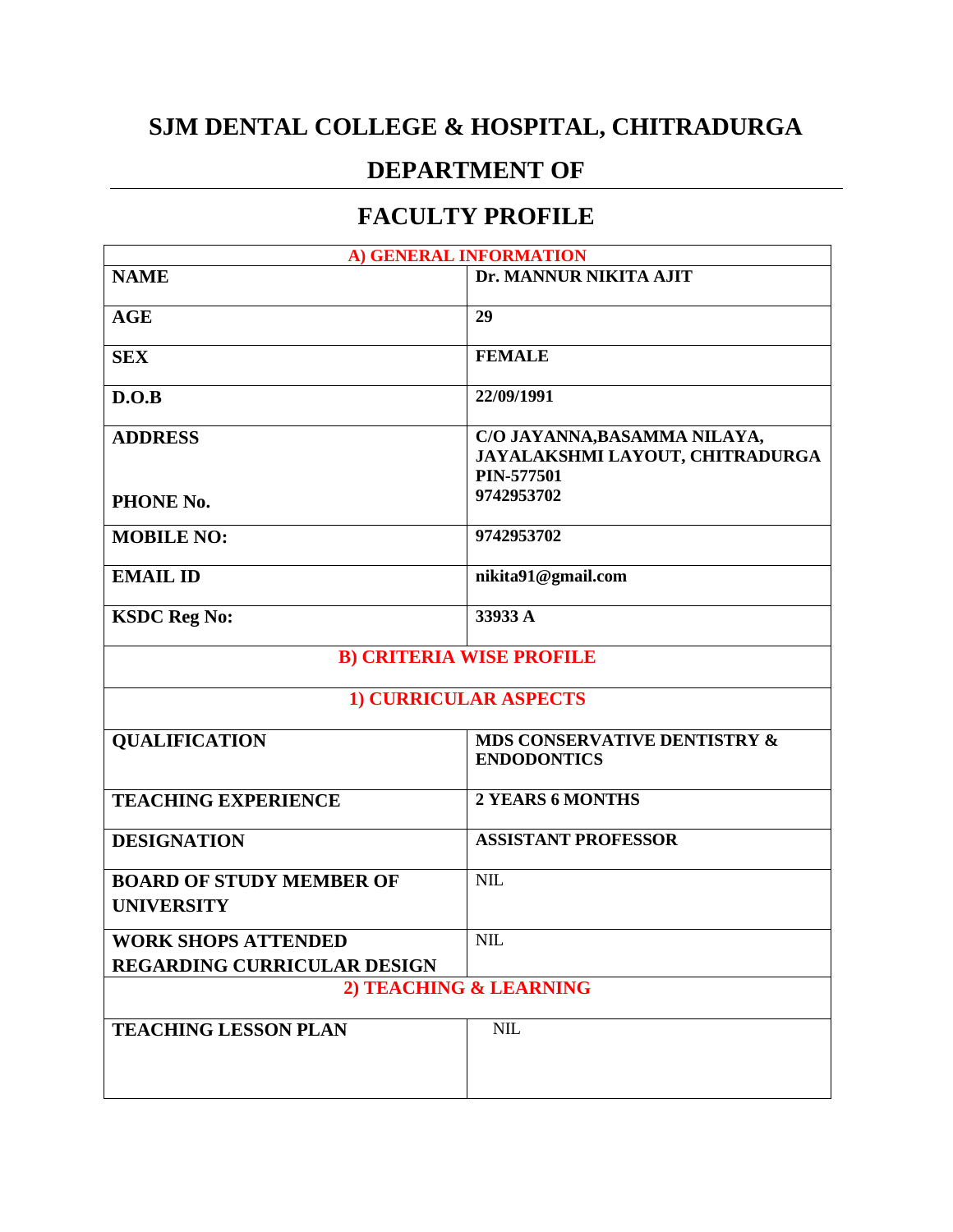| <b>TEACHING DIARY</b>                                                                                            | <b>NIL</b>                                                                                                                                                                                                                                                                                                                                                                                             |  |
|------------------------------------------------------------------------------------------------------------------|--------------------------------------------------------------------------------------------------------------------------------------------------------------------------------------------------------------------------------------------------------------------------------------------------------------------------------------------------------------------------------------------------------|--|
| <b>FACULTY DEVELOPMENTPROGRAMM</b><br>ES & WORKSHOPATTENDED REGARDI<br><b>NG</b><br><b>TEACHINGAND LEARNING.</b> | <b>NIL</b>                                                                                                                                                                                                                                                                                                                                                                                             |  |
| 3) RESEARCH CONSULTANCY & EXTENSION                                                                              |                                                                                                                                                                                                                                                                                                                                                                                                        |  |
| <b>MAIN DISSERTATION</b>                                                                                         | "A COMPARATIVE EVALUATION OF THE<br><b>EFFICIENCY IN</b><br>RETREATMENT OF ROOT CANAL WHEN<br><b>INSTRUMENTED USING PROTAPER</b><br>UNIVERSAL RETREATMENT FILES; IN<br>ROTATIONAL MOTION, ADAPTIVE MOTION<br>AND A RECIPROCATING SINGLE FILE<br><b>SYSTEM"- AN INVITRO STUDY</b>                                                                                                                       |  |
| <b>LIBRARY DISSERTATION</b>                                                                                      | <b>SURGICAL ENDODONTICS</b>                                                                                                                                                                                                                                                                                                                                                                            |  |
| <b>NO. OF SCIENTIFIC PUBLICATIONS</b>                                                                            | 2                                                                                                                                                                                                                                                                                                                                                                                                      |  |
| <b>International</b> -<br>$\mathbf{L}$<br><b>National</b> -                                                      | 1<br>1                                                                                                                                                                                                                                                                                                                                                                                                 |  |
| Pubmed -                                                                                                         | 1                                                                                                                                                                                                                                                                                                                                                                                                      |  |
| NATIONAL & INTERNATIONALPUBLIC 1) DECODING THE PERPLEXINGMYSTERY<br><b>ATIONS, CITATION</b>                      | OF PARACHLOROANILINEFORMATION: A<br>SYSTEMATIC REVIEW. J.INT SOC PREV<br><b>COMMUNITY DENT2020 MAR-APRIL</b><br>$10(2); 142-147$<br>2) A COMPARATIVE ANALYSIS OF<br>EFFICACY OF RETREATING THE ROOT<br>CANAL USING ROTARY FILES, IN<br>ROTATIONAL MOTION OR<br>RECIPROCATIVE ADAPTIVE MOTION AND<br>RECIPROCATING SINGLE FILE SYSTEM:<br>AN INVITRO STUDY. CODS J DENT<br>JANUARY-JUNE 2017;9(1) :1-6. |  |